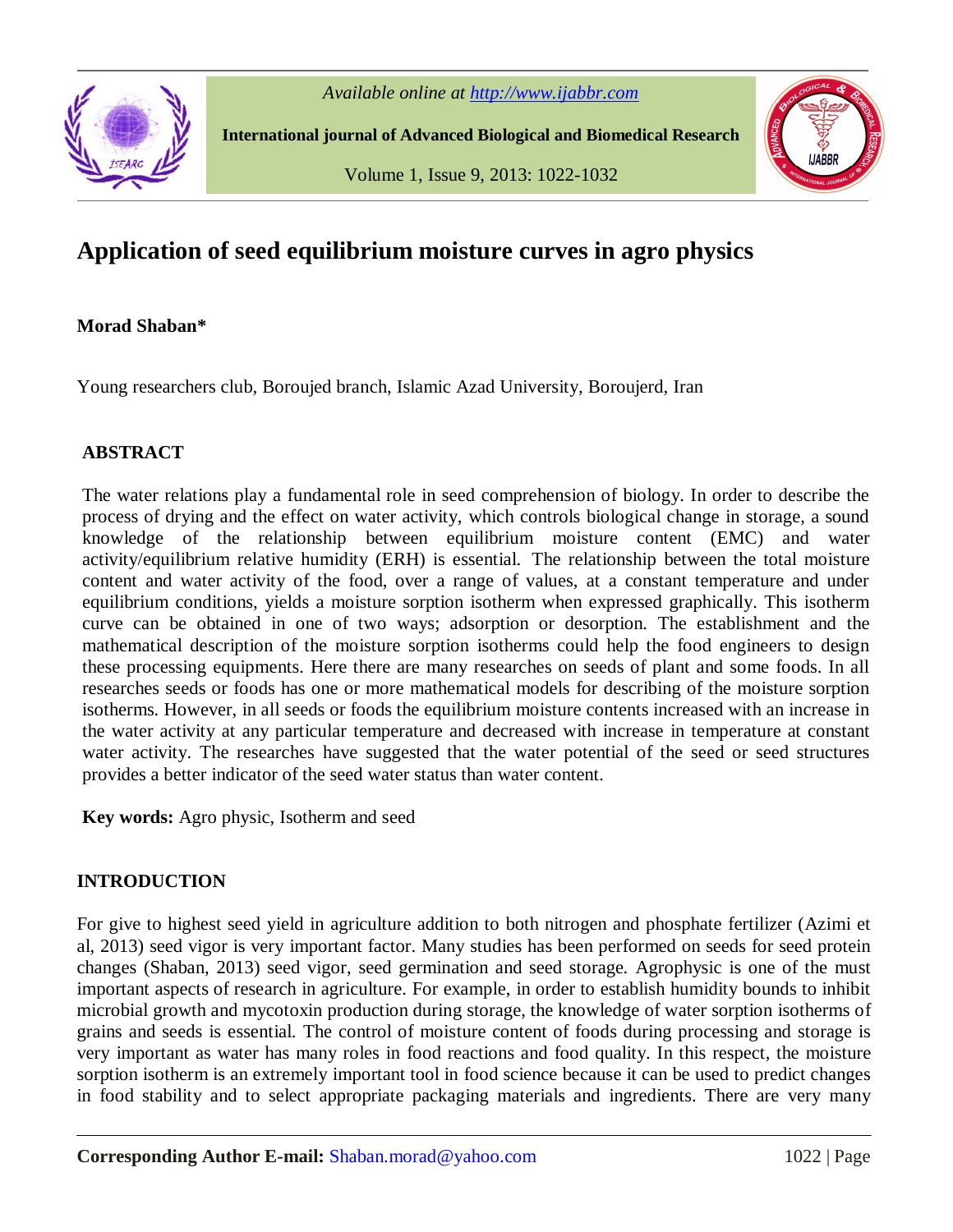works on moisture sorption isotherms of foods over the last two decades. Some of these works are related to the determination of moisture sorption isotherms and some are related to the mathematical formulations to represent the moisture sorption isotherms (Ayranci, 1995; Debnath, Hemavathy, & Bhat, 2002; Maskan & Gogus, 1997; Menkov, 2000). It is well known that, among other factors, sorption behavior depends on the variety under consideration. In recent papers (Larumbe et al., 1994; Boente, Gonz alez, Mart õnez, Pollio, & Resnik, 1994, 1996; Boente et al., 1995; Bianco, Pollio, Resnik, Boente, & Larumbe, 1997), the authors proposed a statistical methodology to establish di€erences or similarities between varieties of wheat, sorghum, maize hybrids and rice, at 25°C, in the range of microbial growth (aw  $0.6\pm0.9$ ) which is the most important to avoid molds, the predominant spoilage flora of stored grains and seeds. By far, the most common procedure used to preserve quality in stored grains and seeds is reducing the water activity to a level low enough to inhibit microbial growth. Because the control parameter used is the moisture content, in order to establish humidity limits to inhibit microbial growth and mycotoxins production during storage, knowledge of water sorption isotherms of grains and seeds is essential to prevent the damage during storage and to diminish economical losses (Boente, Gonz\_alez, Mart mez, Pollio, & Resnik, 1994, 1996). In addition, it is useful to establish differences or similarities in water sorption characteristics of the black bean varieties harvested in Argentina in order to optimize their storage. Moisture sorption behaviour is an important property of foodstuff. It is useful for modelling the drying process and is important in the design and optimization of drying equipment, aeration and storage. Also, this information is used to calculate moisture change, which may occur during storage and for predicting shelf life stability, which in turn determine the quality criteria of a food product.

# **Water activity**

The application of thermodynamic principles to sorption isotherm data has been used to obtain more information about the dehydration process energy requirement, the properties of water, food microstructure, and physical phenomena on the food surfaces, and sorption kinetic parameters.Water activity has long been considered as one of the most important quality factors in food systems especially for long-term storage, drying and roasting operations. The determination of water activity and moisture content relation is described by moisture sorption isotherms.

#### **Isotherm curve**

Seed hygroscopic properties are determined by the binding formed by biological macromolecules in the seed-atmosphere systemand the available water vapor molecules (Probert et al., 2003; Vertucci and Leopold 1987a,b). The sorption isotherm curve represents the capacity of the seed tissue and the bound water to adhere more water molecules due to external relative vapor pressure. When the Gibbs free energy difference 'G' of the seed and the atmosphere are equal, water exchange ceases and the system arrives at the equilibrium state represented by a sigmoid shaped isotherm curve (Alsadon 2001; Vega et al., 2005). The isothermal sorption is represented by the AC segment. When the system changes from state A to state B the pressure value inconstant, therefore this route is called isobaric, while the BC segment relates to a state change where values of equilibrium moisture content are constant.

# **Methodology**

The methods used for the determination of equilibrium moisture sorption isotherms of agricultural products can be classified into: (1) those in which the material is brought into equilibrium with air of fixed temperature and relative humidity and the moisture content of the material is measured (equilibrium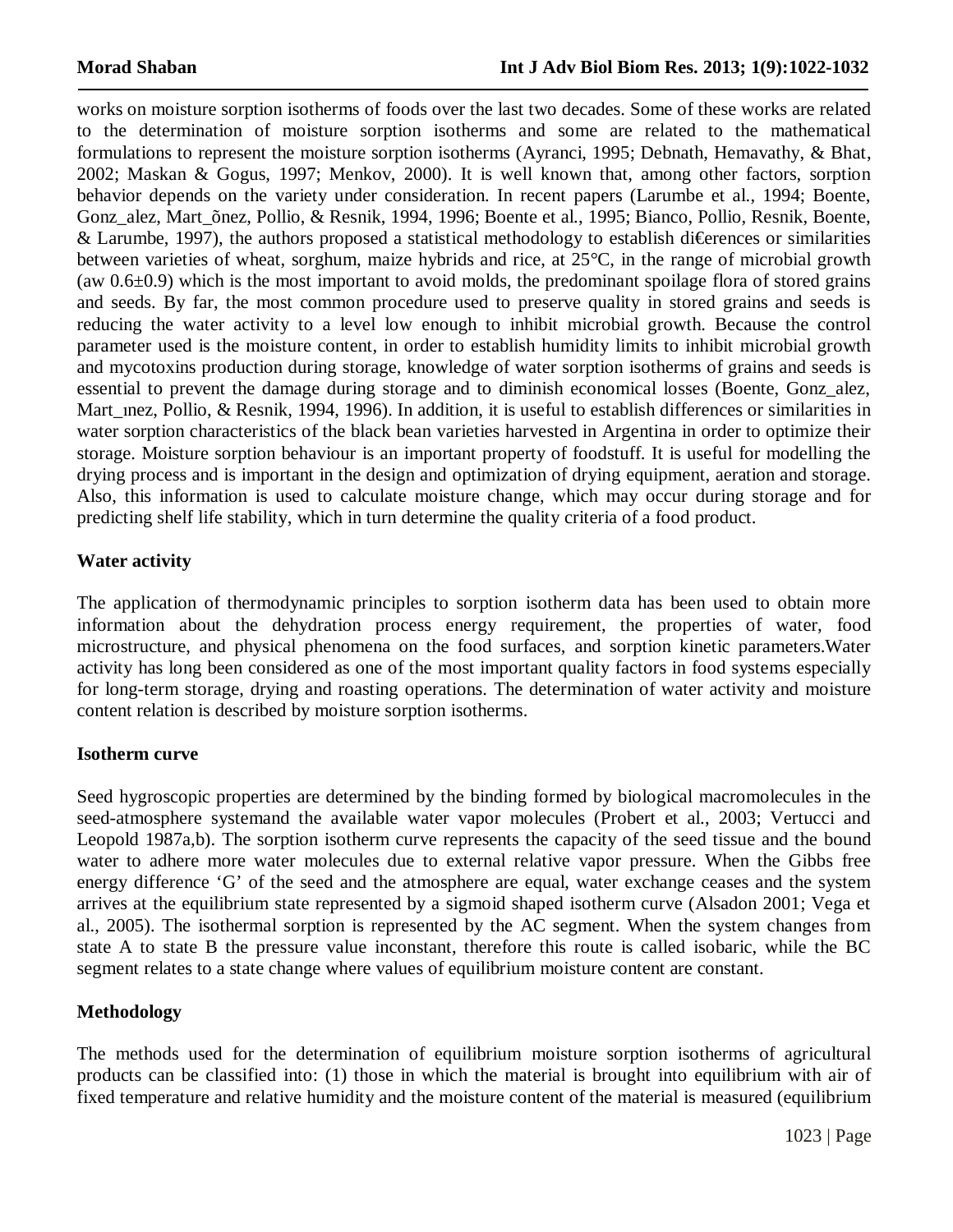moisture content (EMC) or gravimetric method) and (2) those in which air is brought to equilibrium with material at a fixed temperature and moisture content and the relative humidity of the air determined (ERH method). Rao and Pfost (1978) determined the equilibrium moisture sorption isotherms for some 20 agricultural products and concluded that the ERH methods are simpler and faster. The most commonly used ERH methods are the dew point method and the vapor pressure man metric (VPM) method. The dew point method has been used to obtain equilibrium moisture sorption isotherms of rapeseed (Sokhansanj, Zhijie, Jayas, & Kameoka, 1986) and wheat flour (Henderson & Pixton, 1982). The VPM method has been used to obtain equilibrium isotherms of apples (Singh & Lund, 1984), dry milk (Sood & Heldman, 1974) and sesame seed (Ajibola & Dairo, 1998). Labuza, Accott, Tatini, and Lee (1976) observed that the VPM method is one of the best methods of determining the sorption isotherm of agricultural material as it measures directly the vapour pressure exerted by the moisture in the grain kernels contained in previously evacuated jar. The devices and procedures involved in this method have been described by Labuza (1976).

# **Mathematical models**

Van den Berg and Bruin (1981) stated more than 200 equations have been developed theoretically, semitheoretically and empirically to model the sorption isotherms of different biological materials. Labuza (1975) noted that no sorption isotherm model could fit data over the entire range of relative humidity because water is associated with the food matrix by different mechanisms in different activity regions. The establishment and the mathematical description of the moisture sorption isotherms could help the agricultural engineer to design these processing equipment.The equilibrium isotherms have been represented by more than 23 mathematical models for seed or other materials, like maize and soybean flour (Eslava, 1999, 2000; Hay et al., 2003; Jimenes et al., 1995; Ospina and Cruz 1989; Resende et al., 2006; Socorro et al., 2007). Some of them take into account the effect of temperature, these are modified Chung–Pfost (Chung & Pfost, 1967), modified Henderson (Henderson, 1952), modified Halsay (Halsey, 1948; Iglesias & Chirife, 1976), modified Oswin (Chen & Morey, 1989; Oswin, 1946), and Guggenheim, Anderson and de Boer (GAB) (Maroulis, Tsami, Morinos-Kouris, & Saravacos, 1988; Van den Berg, 1984). Veltchev and Menkov (2000) applied successfully a new four-parameter, Fraction-linear (FL) model, for describing the S-shape desorption isotherms of apples. For example, The Guggenheim– Anderson–de Boer (GAB) and Halsey models were mostly applied to describe the sorption isotherms of foods (McMinn & Magee, 2003). All this models include only one parameter. While incorporation of water activity and temperature data into a single model can be achieved when artificial neural networks (ANN) are used. ANN is an alternative for this application because modeling is carried out by using data recorded during normal productions. ANN is general non-linear model inspired on a simplified model of human brain function. More than other modeling strategies, they have the capability to internally selfadapt and relate complex non-linear relationships between input and output variables, without the need for rigid a priori models (Thibault & Grandjean, 1992). This makes them particularly useful when a phenomenological model of the process is not available or would be far too complex to derive. ANN concepts have been used in many food and agricultural applications such as psychrometry (Sreekanth, Ramaswamy, & Sablani, 1998), drying (Huang &Mujumdar, 1993), thermal processing (Sablani, Ramaswamy, & Prasher, 1995) rheology (Ruan, Almaer, & Zhang, 1995) and sensory science (Park, Chen, Whittaker, Miller, & Hale, 1994).

#### **Monolayer moisture content**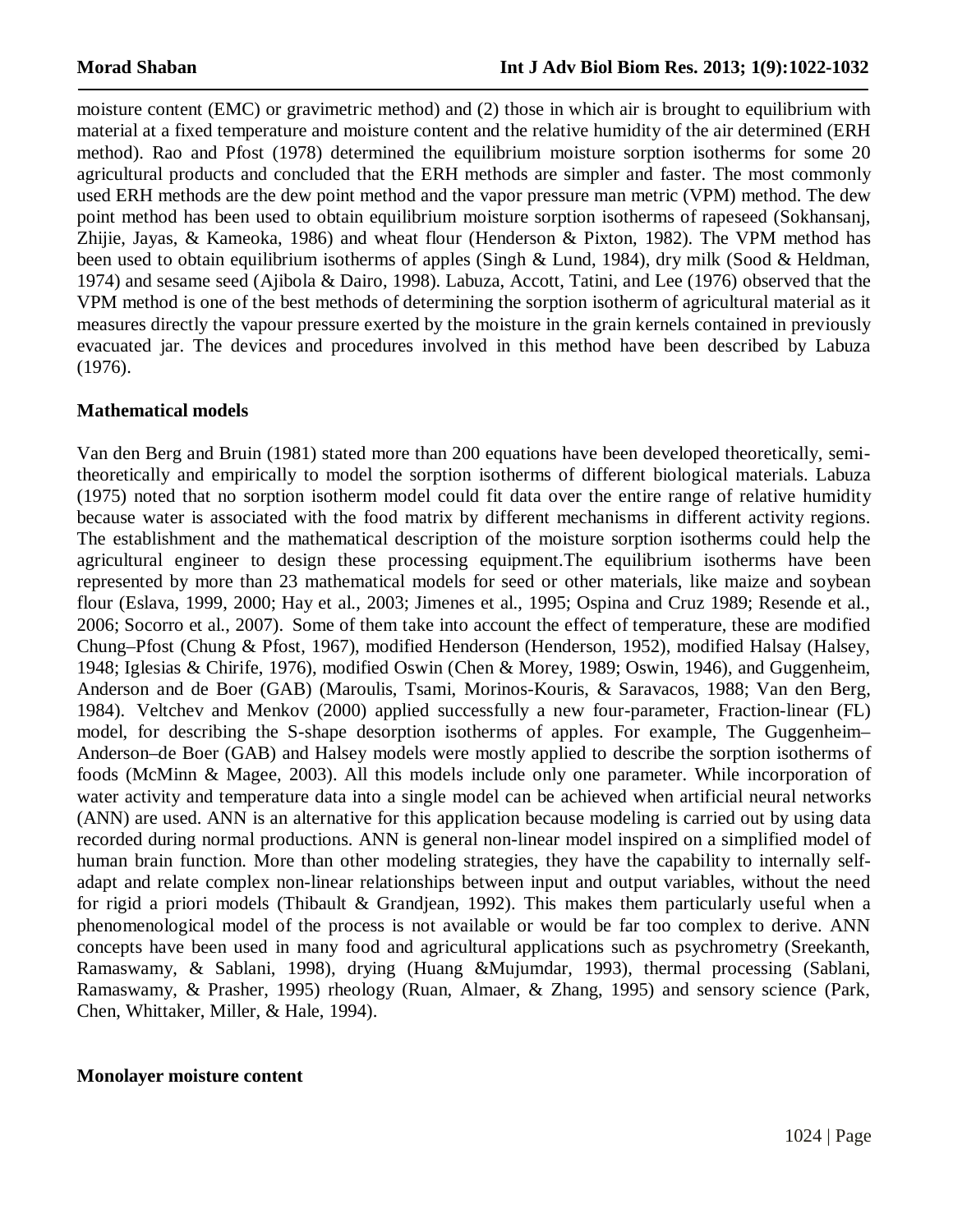The monolayer moisture content (MMC) which is of significant importance to the physical and chemical stability of dehydrated materials with regard to lipid oxidation, enzyme activity, non-enzymatic browning, flavour components preservation, and structural characteristics (Labuza, Tannenbaum & Karel, 1970; Karel & Yong, 1981), can be determined from the equilibrium sorption isotherms by means of the twoparameter BET (Brunauer-Emmett-Teller) equation (Brunauer, Emmett & Teller, 1938).The monolayer moisture content shows the amount of water that adsorbed by a single layer to binding sites in the material. The water binding properties of active points in roasted seeds were probably reduced; hence, some water sorption active points disappeared (Martinez & Chiralt, 1996).

## **Different study in plant seeds**

#### **Bori nuggets seeds**

The wet ground aerated pulse batter with moisture content about 67% is used for making these nuggets as wet droplets on a smooth oil smeared surface followed by drying and storage. The quality of the product on storage is largely depended on the water activity of the product (McMinn & Magee, 1999; Singh & Singh, 1996; Wang & Brennan, 1991) which in turn depends on the moisture content and temperature of storage. Moisture sorption behaviour of this product could be a valuable information on its drying behaviour and storage quality. However, there is very little information available on sorption behaviour of pulse based products in general and on nuggets for black gram pulse in particular. In Bori nuggets samples, the adsorption and desorption isotherms demonstrate a concurrent increase in equilibrium moisture content with increasing equilibrium relative humidity (Shrikant et al, 2005). However, . GAB model was found to be suitable for describing the sorption behaviour of bori nuggets (Shrikant et al, 2005).

#### **Black bean seeds**

In black bean, at high water activity levels some samples showed visually fungal contamination Between the equations considered, the Oswin and the White and Eiring equations provided the best adjustments. Generally the best adjustment was provided by the White and Eiring equation.

#### **Pea seeds**

pea seeds revealed a hysteresis and that treatment temperature affected the sorption isotherms. The Modified-Henderson equation was an adequate model for the sorption data of three treatments used in study. No universal or best sorption model was found for the isotherms of pea seeds from published data. The GAB model was not a good model when applied to the sorption properties of pea seeds (Chen, 2003). Also, Mazza and Jayas (1991) described equilibrium moisture content (EMC) data of Lathyrus pea seeds at four temperatures and proposed the Chung–Pfost equation as the best model among the four models. Pixton and Henderson (1979) tested the equilibrium relative humidity (ERH) data of dried pea seeds by the dewpoin t method over the range 30– 90% RH at three temperatures. Shepherd and Bhardwaj (1986) determined the isotherms of pigeon pea type-17 between 10% and 80% relative humidity (RH) at four temperatures. In cowpea seeds the goodness of fit was evaluated on the basis of criteria such as the mean relative deviation modulus, coefficient of determination and standard errors of models. It was found that the GAB model was the most satisfactory model for representation of the sorption data (Ayranci and Duman, 2005). Chen (2003) reported the moisture sorption isotherms of pea seeds with different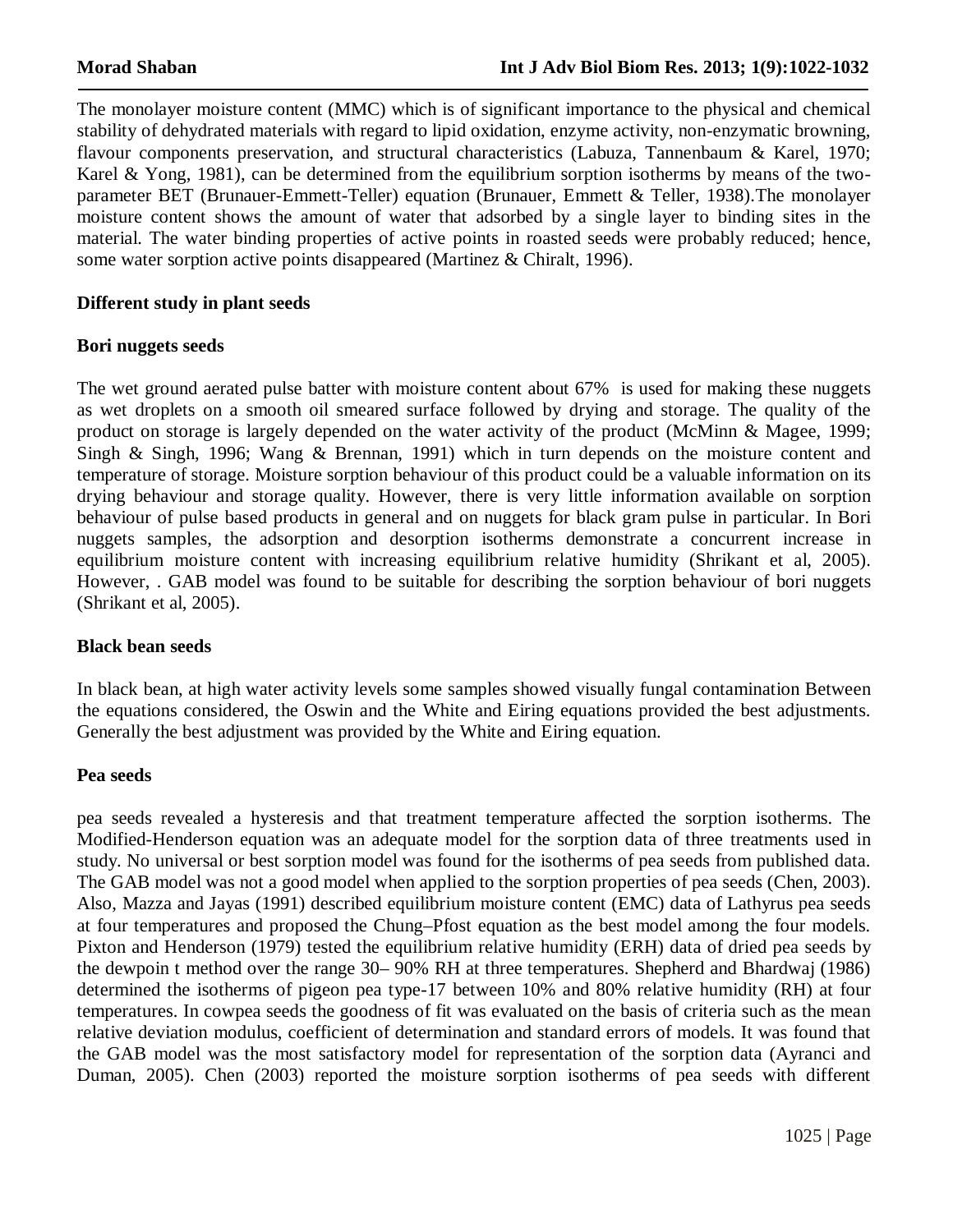treatments and adopted some of the mathematical models to the isotherm data. In that, work the modified Henderson equation was found to be an adequate model.

#### **Sesame seeds**

In sesame, the equilibrium moisture contents increased with an increase in the water activity at any particular temperature and decreased with increase in temperature at constant water activity. (Kaya and Kahyaoglu, 2006). The increased temperature activated the water molecules to a higher energy levels and this allows them break away from their sorption sites, thus decreasing the equilibrium moisture content (Arslan & Tog˘rul, 2005). However, it is possible to state Halsey and GAB models gave acceptable fit for Sesame seeds and The GAB model gave the important information (monolayer moisture content) for the sesame seed samples (Kaya and Kahyaoglu, 2006). Both models gave an acceptable fit of the experimental data. The Halsey equation was used for predicting the water activity of samples for thermodynamic calculations (Kaya and Kahyaoglu, 2006). Aviara et al. (2002) studied the moisture sorption isotherms of sesame seeds and concluded that the modified Halsey model was the best to explain experimental sorption data.

#### **Amaranth seeds**

In amaranth seeds The three-parameter GAB isotherm was the best and gave a good correlation, and random residuals-plots) for the general data-fit in the range of aw from 0.1 to 0.9, of interest in seed storage and processing. The Modified Halsey equation was rejected because it gave poor statistic parameters of agreement and patterned residual plots (Pagano and Mascheroni, 2005). For desorption, the Modified Chung–Pfost model gave the lowest mean relative deviation; the Modified Henderson equation was the second best in describing the EMC–ERH data, followed by the Modified Oswin and GAB models. For adsorption, the GAB equation presented the lesser MRD, followed by the Modified Chung– Pfost, Henderson and Oswin models. When mean sorption data were analyzed, the Modified Chung–Pfost equation was the best. However, when the GAB isotherm was adjusted at each temperature, a higher quality of agreement was obtained compared with the other isotherms, demonstrating the adequacy of GAB model to describe the experimental data of EMC–ERH for amaranth(Pagano and Mascheroni, 2005).

#### **Ckickpea seeds**

The equilibrium moisture contents of chickpea seeds were determined using the gravimetric static method at 5°C, 20°C, 40°C and 60°C over a range of water activities from 0.110 to 0.877. The sorption capacity of seeds decreased with the increase in temperature at constant water activity. The FL model was found to be the most suitable for describing the sorption data. For practical considerations a single monolayer value (in water activity range 0.16-0.18) can be assumed (Nikolay and Menkov, 2000). The knowledge of the equilibrium moisture content of chickpea seeds at various temperatures would allow to specify the storage conditions for the seeds.

#### **Mungbean seeds**

In research on mungbean seeds, The modified Chung–Pfost and modified Oswin equations have the ability to describe well the EMC/ERH relationship selected range of the relative humidity and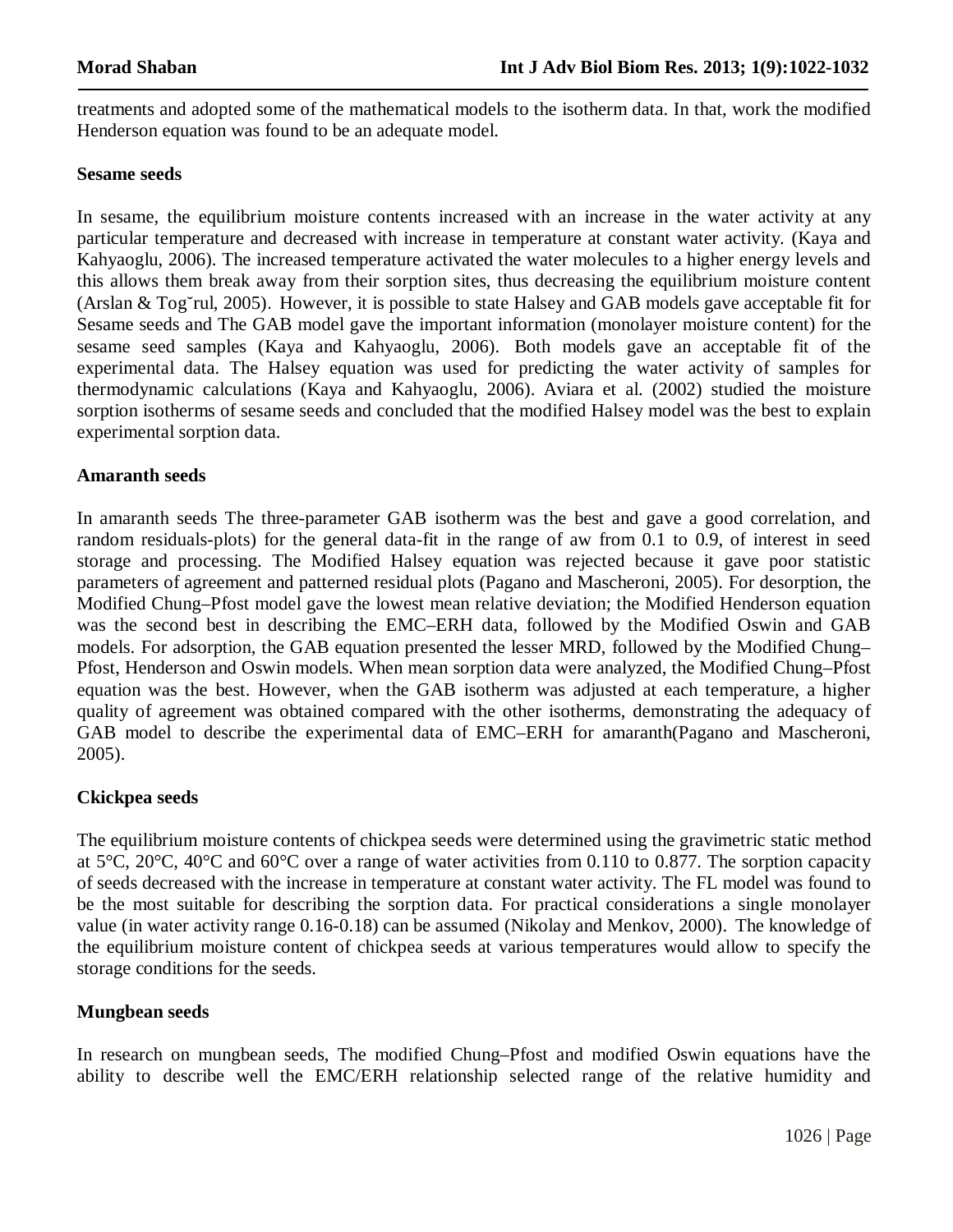temperature. The modified Chung–Pfost equation is the most suitable in  $M = f(rh,T)$  form while the modified Oswin equation is the most suitable in rh=  $f(M,T)$  form (Chowdhury et al, 2006).

### **Lupine seeds**

In this research, the behavior of lupine seeds was, as expected, the following: equilibrium moisture content decreases while the temperature increases at constant water activity. The sorption isotherms was successfully modeled using the GAB model with five parameters yielding a value of the monolayer moisture content. No hysteresis cycles was detected in the range of temperatures assayed.

## **Medicinal plant seeds**

The experimental results in that experiment showed that the sorption isotherms of some medicinal plant seeds (sage, verbena and mint) follow the general trend given by Multon (1980) and that Henderson's equation gives a better fit for aromatic herbs. In a previous work, Kouhila et al. (1999) determined and modeled the sorption isotherms of three varieties of mint and came to the same conclusion. A knowledge of the equilibrium moisture content of medicinal plants are useful for the numerical modelling of heat and mass transfers during the drying process (Belghit, Belahmidi, Bennis, Boutaleb, & Benet, 1997). These data are also necessary for the study of drying kinetics of the products. The equilibrium moisture content increases with decreasing temperature at constant water activity. Henderson's equation is suitable for representing the relationship between water activity and equilibrium moisture content of the three plants in the range of water activity 5-91% (Kouhila et al, 2001).

# **Some foods**

#### **Potato starch**

Potato starch, highly amylopectin and highly amylase powders present Type II isotherms. Temperature affects the sorption behaviour; the equilibrium moisture content decreases with increasing temperature, at constant water activity. Hysteresis is evident over the entire range of water activity for all materials.The empirical Peleg model followed by the kinetic GAB and the semi empirical Ferro-Fontan models were found to best represent the experimental data in the water activity range 0.05–0.95. In the range of water activity 0.35–0.95 the Smith model was shown to give the closest fit to the experimental data (Al-Muhtaseb et al. 2007).

#### **Corn starch**

A new sorption model of corn starch powder on BP neural network is established. The BP neural network model not only accommodated temperature and water activity parameter, but also is more accurate than other mathematical models. The GAB model is considered to be the most versatile sorption model available in the literature, however the average relative error of GAB model is 6.10% and 6.60% at 45 C. So within the temperature range investigated, BP network model can be used to describe sorption isotherms of corn starch powder (Peng et al, 2007).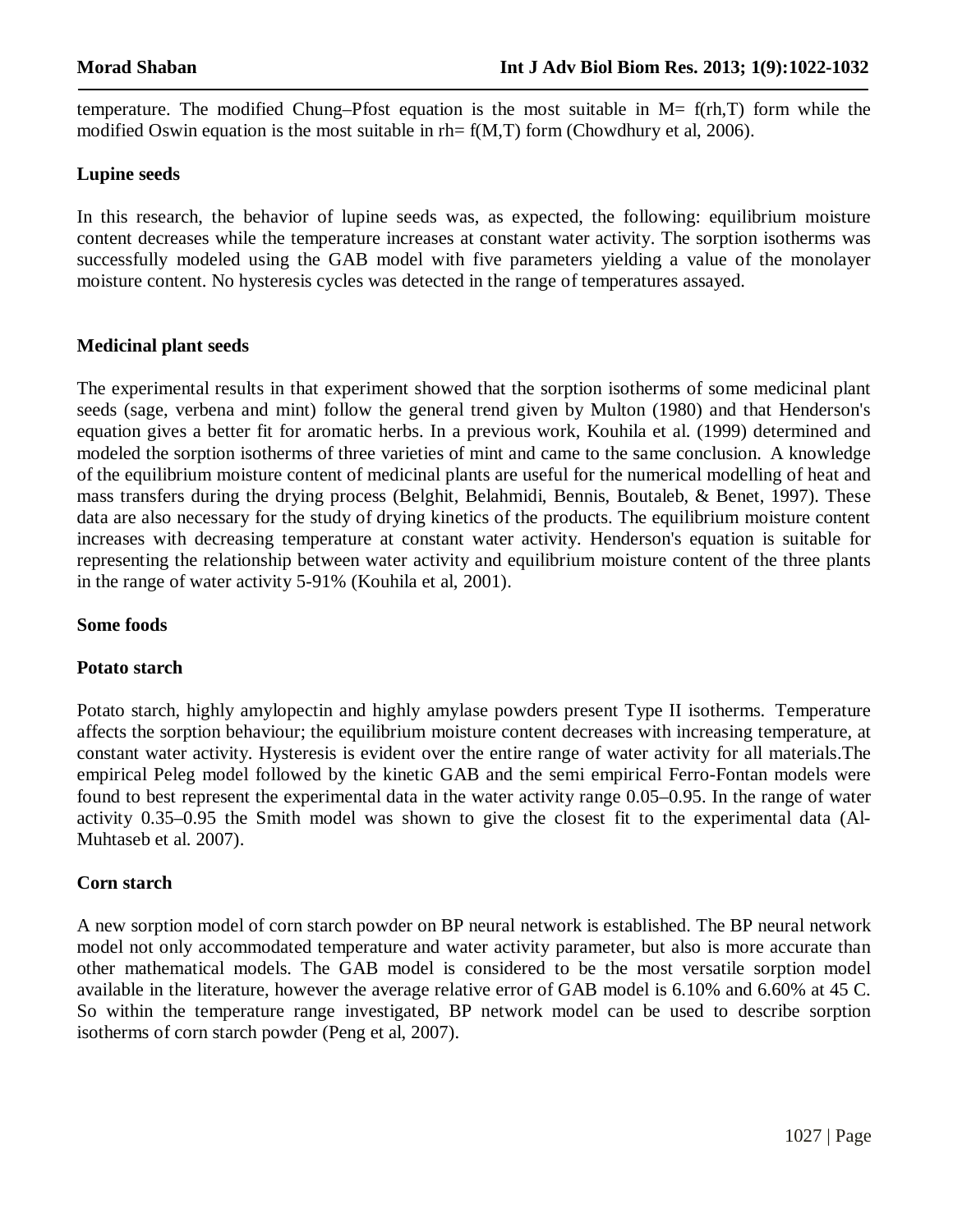#### **Macaroni**

In macaroni the Peleg equation was best for characterizing the sorption behavior for the whole range of temperatures and relative humidities studied. The surface area of monolayer and the water activities corresponding to the monolayer values were determined (Arslan and Hasan, 2004).

#### **REFERENCES**

Ajibola, O. O., & Dairo, U. O. (1998). The relationship between equilibrium relative humidity and moisture content of sesame seed using the vapor manometric method. Ife Journal of Technology, 8(1), 61–67.

Al-Muhtaseb A.H., W.A.M. McMinn, T.R.A. Magee. 2004. Water sorption isotherms of starch powders Part 1: mathematical description of experimental data. Journal of Food Engineering 61 297–307.

Alsadon A.A., 2001. Water sorption isotherms of vegetable seeds as influenced by seed species and storage temperature. J.Agric. Sci., 32(2), 157-170.

Arslan, N., & Tog˘rul, H. (2005). Moisture sorption isotherms for crushed chillies. Biosystems Engineering, 90, 47–61.

Arslan Nurhan, Hasan Togˇrul. 2004. Modelling of water sorption isotherms of macaroni stored in a chamber under controlled humidity and thermodynamic approach. Journal of Food Engineering 69 133– 145.

Aviara, N. A., Ajibola, O. O., & Dairo, U. O. (2002). Thermodynamic of moisture sorption in sesame seed. Biosystems Engineering, 83(4), 423–431.

Ayranci, E. (1995). Equilibrium moisture characteristics of dried eggplant and okra. Nahrung, 39(3), 228– 233.

Ayranci Erol, Osman Duman. 2005. Moisture sorption isotherms of cowpea (Vigna unguiculata L. Walp) and its protein isolate at 10, 20 and 30C. Journal of Food Engineering 70 (2005) 83–91.

Azimi, S. M., Farnia, A., Shaban, M.,and Lak, M. 2013. Effect of different biofertilizers on Seed yield of barley (*Hurdeom vulgar* L.), Bahman cultivar. International journal of Advanced Biological and Biomedical Research. Volume 1, Issue 5: 538-546.

Belghit, A., Belahmidi, M., Bennis, A., Boutaleb, B. C., & Benet, S. (1997). Etude num\_erique d'un s echoir solaire fonctionnant en convection forc ee. Revue G en erale de Thermique, 36, 837-850.

Bianco, A. M., Pollio, M. L., Resnik, S. L., Boente, G., & Larumbe, A. (1997). Comparison of water sorption behaviour of three rice varieties under di $\oplus$  rent temperatures. Journal of Food Engineering, 33, 395±403.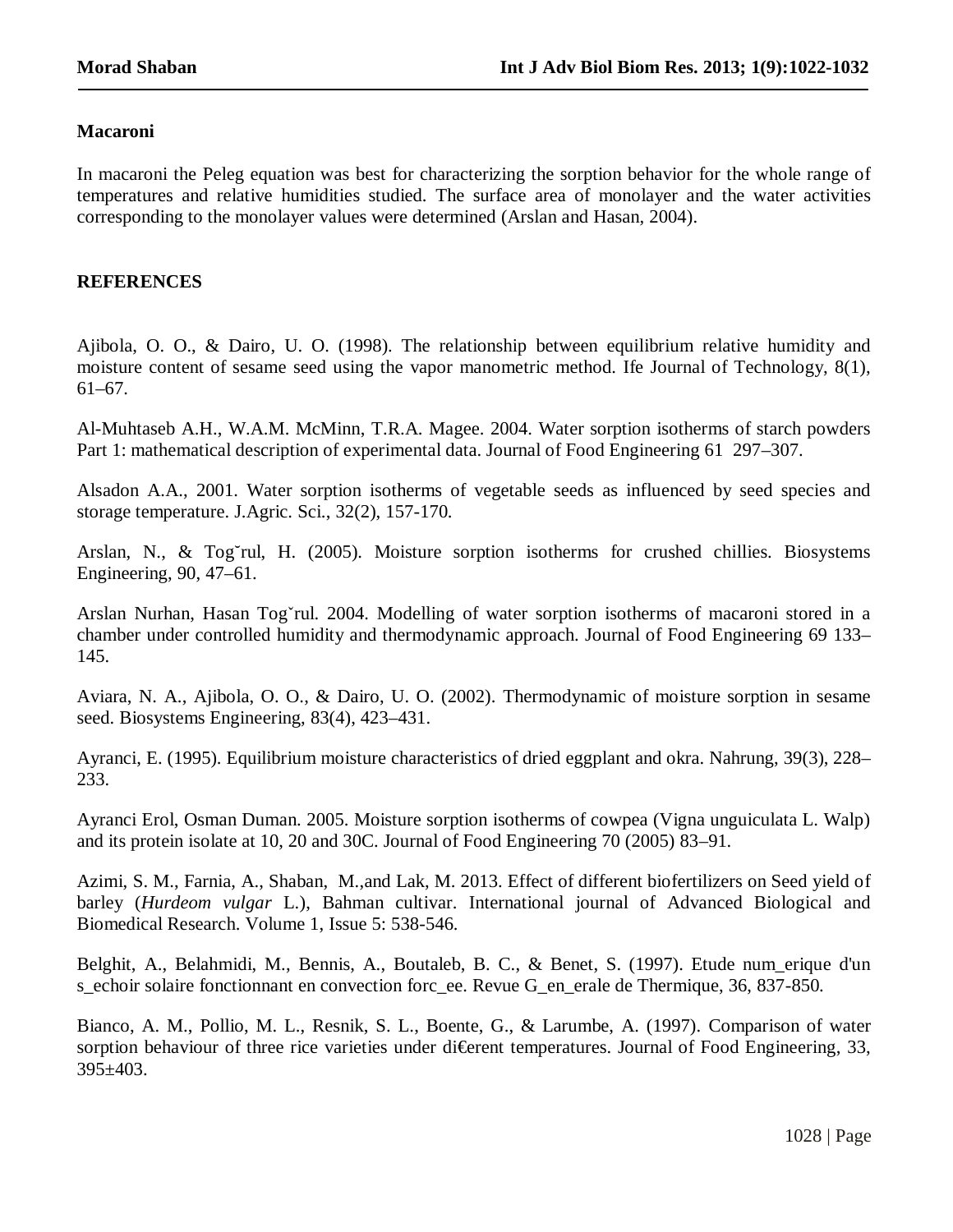Boente, G., Gonz\_alez, H. H. L., Mart\_õnez, E., Pollio, M. L., & Resnik, S. L. (1994). Sorption isotherms of Argentine maize hybrids. Anales de la Asociaci\_on Qu\_õmica Argentina, 82(3), 147-154.

Boente, G., Gonz\_alez, H. H. L., Mart\_õnez, E., Pollio, M. L., & Resnik, S. L. (1996). Sorption iostherms of corn  $\pm$  Study of mathematical models. Journal of Food Engineering, 29, 115-128.

Boente, G., Larumbe, A., Monserrat, J., Pollio, M. L., Resnik, S., & Sanmartino, S. (1995). Multivariate statistical analysis of water sorption data of Argentine sorghum. Journal of Food Engineering, 25, 73-84.

Brunauer, S., Emmett, P. H., & Teller, E. (1938). Adsorption of gases in multimolecular layers. Journal of the American Chemical Society, 60, 309-319.

Castillo M.D, E.J. Mart\_inez , H.H.L. Gonz\_alez , A.M. Pacin, S.L. Resnik. 2003. Study of mathematical models applied to sorption isotherms of Argentinean black bean varieties. Journal of Food Engineering 60: 343–348.

Chen, C. C., & Morey, R. V. (1989). Comparison of four EMC/ERH equations. Transactions of the ASAE, 32, 983–989.

Chen Chiachung. 2003. Moisture sorption isotherms of pea seeds. Journal of Food Engineering 58 45–51.

Chung, D. S., & Pfost, H. B. (1967). Adsorption and desorption of water vapour by cereal grains and their products. Part II. Development of general isotherms equations. Transactions of the ASAE, 10(4), 552– 555.

Chowdhury M.M.I, M.D. Huda , M.A. Hossain , M.S. Hassan. 2006. Moisture sorption isotherms for mungbean (Vigna radiata L). Journal of Food Engineering 74 462–467.

Peng Guilan, Xiaoguang Chen, Wenfu Wu , Xiujuan Jiang. 2007. Modeling of water sorption isotherm for corn starch. Journal of Food Engineering 80 562–567

Debnath, S., Hemavathy, J., & Bhat, K. K. (2002). Moisture sorption studies on onion powder. Food Chemistry, 78, 479–482.

Henderson, S., & Pixton, S. W. (1982). The relationship between moisture content and equilibrium relative humidity of five types of wheat flour. Journal of Stored Products Research, 18, 27–30.

Henderson, S. M. (1952). A basic concept of equilibrium moisture. Agricultural Engineering, 33, 9–32.

Huang, B., & Mujumdar, A. S. (1993). Use of neural network to predict industrial dryer performance. Drying Technology, 11, 525–541.

Iglesias, H. A., & Chirife, J. (1976). Prediction of effect of temperature on water sorption isotherms of food materials. Journal of Food Technology, 11, 109–116.

Karel, M., & Yong, S. (1981). Autoxidation-initiated reactions in foods. In L. B. Rockland, & G. F. Stewart, Water Activity: Influences on Food Quality (pp. 511-529). New York: Academic Press.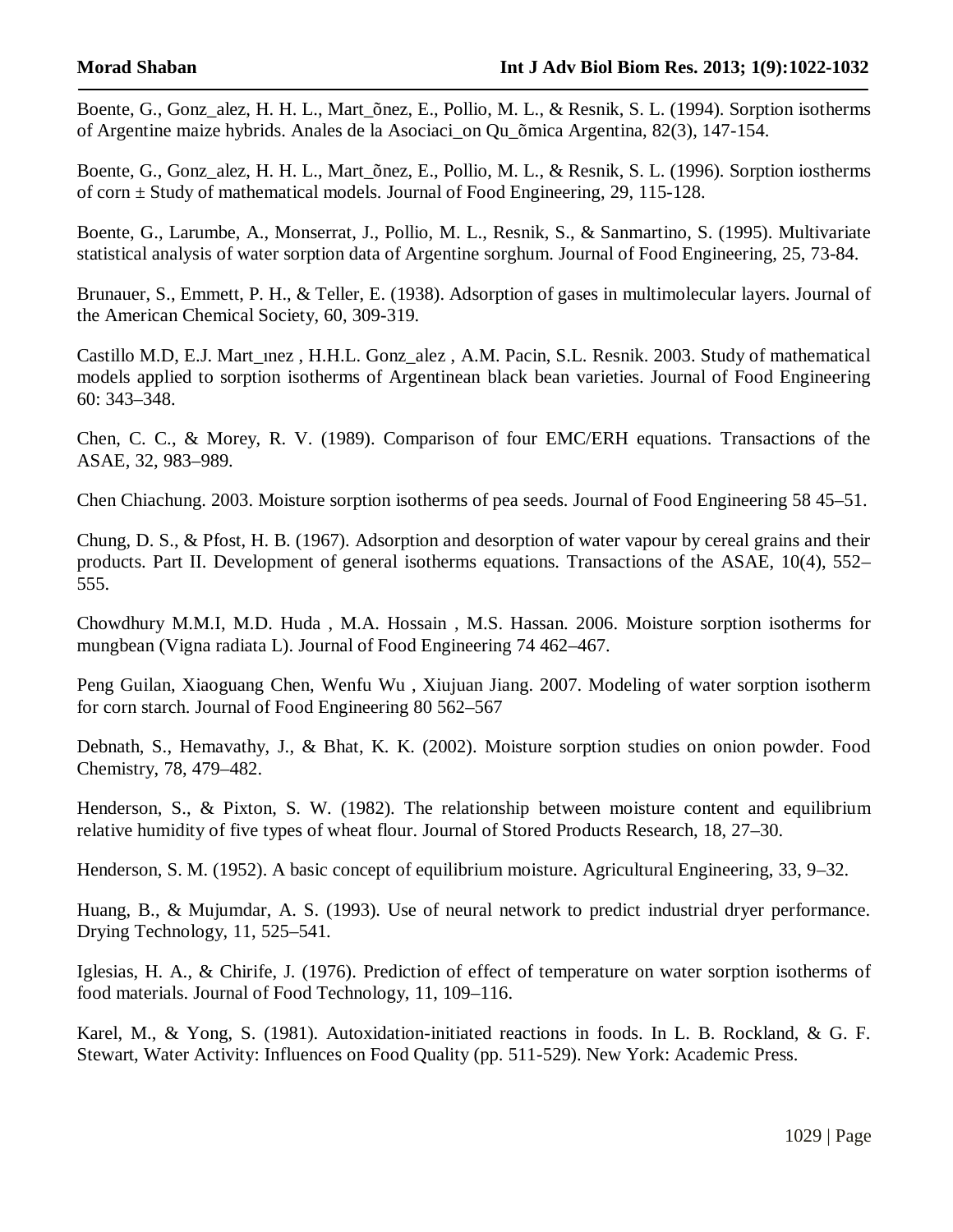Kaya Sevim , Talip Kahyaoglu. 2006. Influence of dehulling and roasting process on the thermodynamics of moisture adsorption in sesame seed. Journal of Food Engineering 76 139–147.

Kouhila M., A. Belghit , M. Daguenet , B.C. Boutaleb. 2001. Experimental determination of the sorption isotherms of mint (Mentha viridis), sage (Salvia o cinalis) and verbena (Lippia citriodora). Journal of Food Engineering 47 (2001) 281-287.

Kouhila, M., Belghit, A., & Daguenet, M. (1999). Approche exp\_erimentale des isothermes de sorption de la menthe en vue d'un s\_echage par \_energie solaire. Revue des Energies Renouvelables, 2(1), 61-68.

Labuza, T. P., Tannenbaum, S. R., & Karel, M. (1970). Water content and stability of low-moisture and intermediate-moisture foods. Food Technology, 24, 543-549.

Labuza, T. P., Accott, K., Tatini, S. R., & Lee, R. Y. (1976). Water activity determination: a collaborative study of different methods. Journal of Food Science, 41, 910–917.

Labuza, T. P. (1975). Interpretation of sorption data in relation to the state of constituent water. In R. B. Duckworth (Ed.), Water relations of foods (pp. 155–172). London: Academic Press.

Labuza, T. P. (1976). Storage stability and improvement of intermediate moisture foods. Final report, contract no. NAS 9-10658, NASA. Houston, TX: Food and Nutrition Office.

Larumbe, A., Gonz\_alez, H. H. L., Pollio, M. L., Mart\_õnez, E., Boente, G., Resnik, S., Adrover, J., & Garibotti, G. (1994). Water sorption characteristics of Argentine wheat: Statistical methodology. Journal of Food Engineering, 21, 291-304.

Maroulis, Z. B., Tsami, E., Morinos-Kouris, D., & Saravacos, G. D. (1988). Application of the GAB model to the moisture sorption isotherms for dried fruits. Journal of Food Engineering, 7(1), 63–78.

Martinez, N. N., & Chiralt, A. (1996). Influence of roasting on the water sorption isotherms of nuts. Food Science and Technology International, 2(6), 399–404.

Maskan, M., & Gogus, F. (1997). The fitting of various models to water sorption isotherms of pistachio nut paste. Journal of Food Engineering, 33, 227–237.

Mazza, G., & Jayas, D. S. (1991). Evaluation of four three-parameter equations for the description of the moisture sorption data of Lathyrus pea seeds. Lebensmittel-Wissenschaft und-Technologie, 24, 562–565.

McMinn, W. A. M., & Magee, T. R. A. (1999). Studies on the effect of temperature on moisture sorption characteristics of potatoes. Journal of Food Processing, 22, 113–128.

McMinn, W. A. M., & Magee, T. R. A. (2003). Thermodynamic properties of moisture sorption of potato. Journal of Food Engineering, 60, 155–157.

Menkov, N. D. (2000). Moisture sorption isotherms of chickpea seeds at several temperatures. Journal of Food Engineering, 45, 189–194.

Multon, J. L. (1980). Etat de liaison de l'eau dans les aliments, Probl\_emes fondamentaux de s\_echage, ATP-PIRDES.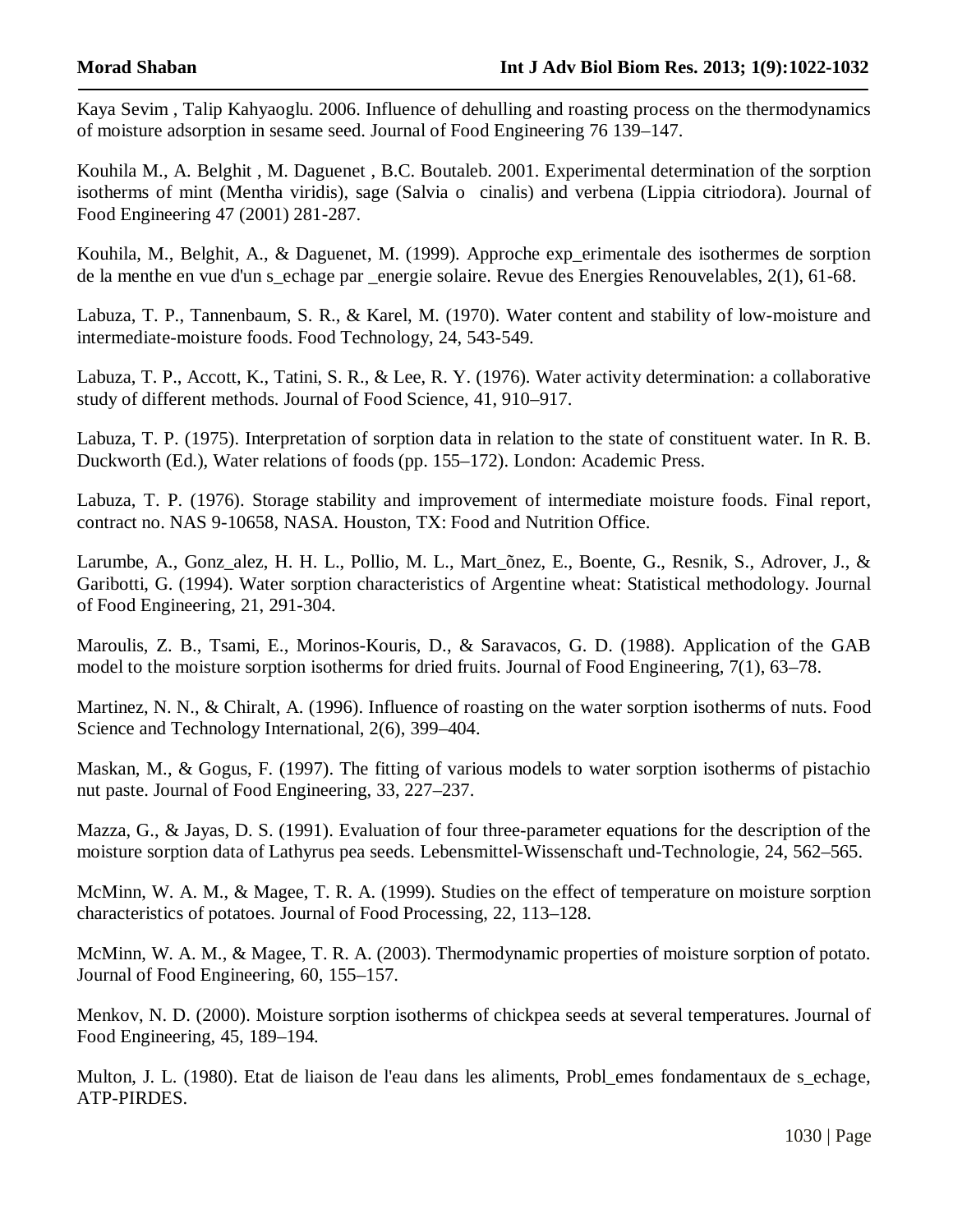Nikolay D. Menkov. 2000. Moisture sorption isotherms of chickpea seeds at several temperatures. Journal of Food Engineering 45 (2000) 189±194.

Oswin, C. R. (1946). The kinetics of package life III isotherm. Journal of the Society of Chemical industry, London, 65, 419–426.

Pagano A.M, R.H. Mascheroni. 2005. Sorption isotherms for amaranth grains. Journal of Food Engineering 67 441–450.

Park, B., Chen, Y. R., Whittaker, A. D., Miller, R. K., & Hale, D. S. (1994). Neural network modeling for beef sensory evaluation. Transactions of the American Society of Agricultural Engineers, 37, 1547–1553.

Pixton, S. W., & Henderson, S. (1979). Moisture relations of dried peas, shelled almonds and lupines. Journal Stored Product Research, 15, 59–63.

Probert R.J., Manger K.R., and Adams J., 2003. Seed viability under ambient conditions, and the importance of drying. In: Seed Conservation: Turning Science into Practice. Royal Botanic Gardens, Kew, www.kew.org.

Rao, V. G., & Pfost, H. B. (1978). Physical properties related to drying 20 grains. ASAE paper no. 78- 3539. St. Joseph, Michigan: American Society of Agricultural Engineers.

Ruan, R., Almaer, S., & Zhang, J. (1995). Prediction of dough rheological properties using neural networks. Cereal Chemistry, 72, 308–311.

Sablani, S. S., Ramaswamy, H. S., & Prasher, S. O. A. (1995). Network approach for thermal processing applications. Journal of Food Processing and Preservation, 19, 283–301.

Shaban, M. 2013. Biochemical aspects of protein changes in seed physiology and germination. International journal of Advanced Biological and Biomedical Research. Volume 1, Issue 8: 885-898.

Shepherd, H., & Bhardwaj, R. K. (1986). A study of the desorption isotherms of rewet pigeon pea type-17. Journal of Food Science, 51, 595–598.

Shrikant Baslingappa Swami, S.K. Das , B. Maiti. 2005. Moisture sorption isotherms of black gram nuggets (bori) at varied temperatures. Journal of Food Engineering 67 477–482.

Singh, P. C., & Singh, R. K. (1996). Application of GAB model for water sorption isotherms of food products. Journal of Food Processing and Preservation, 20, 203–220.

Singh, R. K., & Lund, D. B. (1984). Mathematical modeling of heat and moisture transfer-related properties of intermediate moisture apples. Journal of Food Processing and Preservation, 8, 191– 210.

Sokhansanj, S., Zhijie, W., Jayas, D., & Kameoka, T. (1986). Equilibrium relative humidity–moisture content of rapeseed (canola) from 5 to 25 \_C. Transactions of the ASAE, 29(2), 837–839.

Sood, V. C., & Heldman, D. R. (1974). Analysis of a vapour pressure manometer for measurement of water activity in non-fat dry milk. Journal of Food Science, 39, 1011–1013.